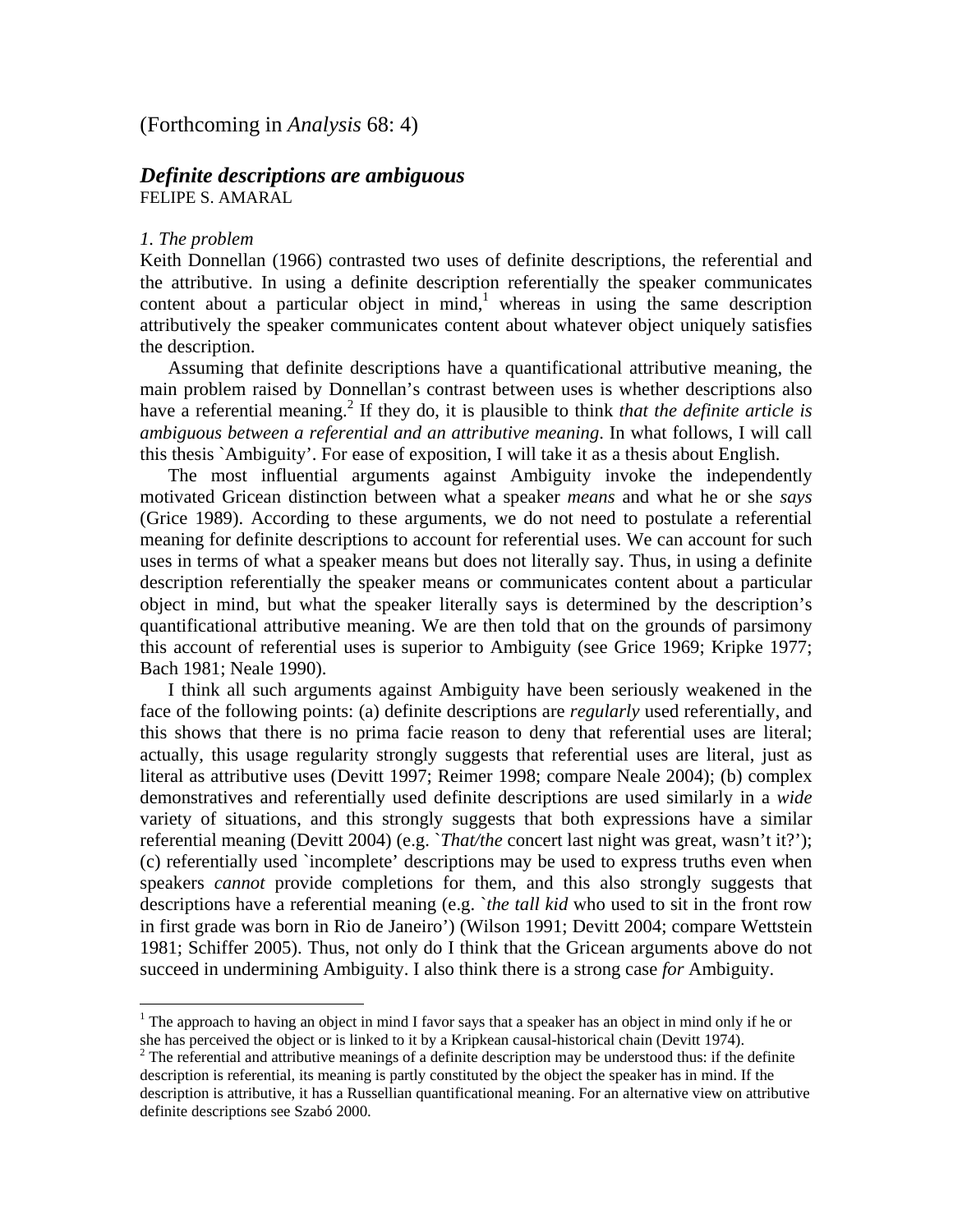Yet, not everyone would agree. One source of concern, perhaps the only one still standing at this point, involves the issue of definite descriptions in other languages. Two arguments involving this issue have been employed in the literature to discredit Ambiguity.

The first makes use of the following test for the detection of lexical ambiguities (see Kripke 1977):

(D) Examine languages other than the home language and see whether the alleged home language ambiguity is removed.<sup>[3](#page-1-0)</sup> If no language removes this ambiguity, it is probable that it is not genuine in the home language.

Applying this test to `the', we have the following: since there seems to be no language with two definite articles, one referential, the other attributive, it seems that `the' is not referential-attributive ambiguous (see Ludlow and Neale 2006).

The second argument against Ambiguity involving definite descriptions in other languages was recently voiced by Kent Bach (2004). In a nutshell, this argument says that if `the' were referential-attributive ambiguous we would be faced with a remarkable cross-linguistic fact: that an ambiguous word in English is translated into likewise ambiguous words in many other languages. Presumably, this cross-linguistic fact is remarkable because there is no plausible explanation for it. Denying that `the' has a referential meaning frees one from the duty of providing such an explanation.

My main purpose in this paper is to show that these two arguments against Ambiguity do not work. In section 2, I will address Bach's argument. In section 3, I will address the argument based on the D-test. To conclude, in section 4, I will claim that once we couple the findings of the present discussion with the independent arguments for Ambiguity the case for Ambiguity is made.

*2. Cross-linguistic coincidences?* 

In a recent publication, Kent Bach writes

…the thesis that definite descriptions have referential meanings misses the crosslinguistic generalization that, in any language that has a definite article, definite descriptions have double uses. It would be a remarkable fact that an ambiguous word (`the' in this case) in one language should have translations in numerous other languages that are ambiguous in precisely the same way. (2004: 226–27)

I think Bach is right to suggest that in many languages there is just one definite article with at least two standard uses, one referential, the other attributive. And he raises an interesting point with respect to this fact, captured by the following question: if `the' is indeed referential-attributive ambiguous, how can we explain it being translated into similarly ambiguous articles in many other languages? I think the Ambiguity theorist has

<span id="page-1-0"></span> $\frac{1}{3}$  $3$  To a first approximation, a lexical ambiguity at home is removed in another language if the senses conventionally associated with the ambiguous word at home are each conventionally associated with different words of the other language and these senses are not conventionally associated with the same word of the other language (see Kripke 1977: 19).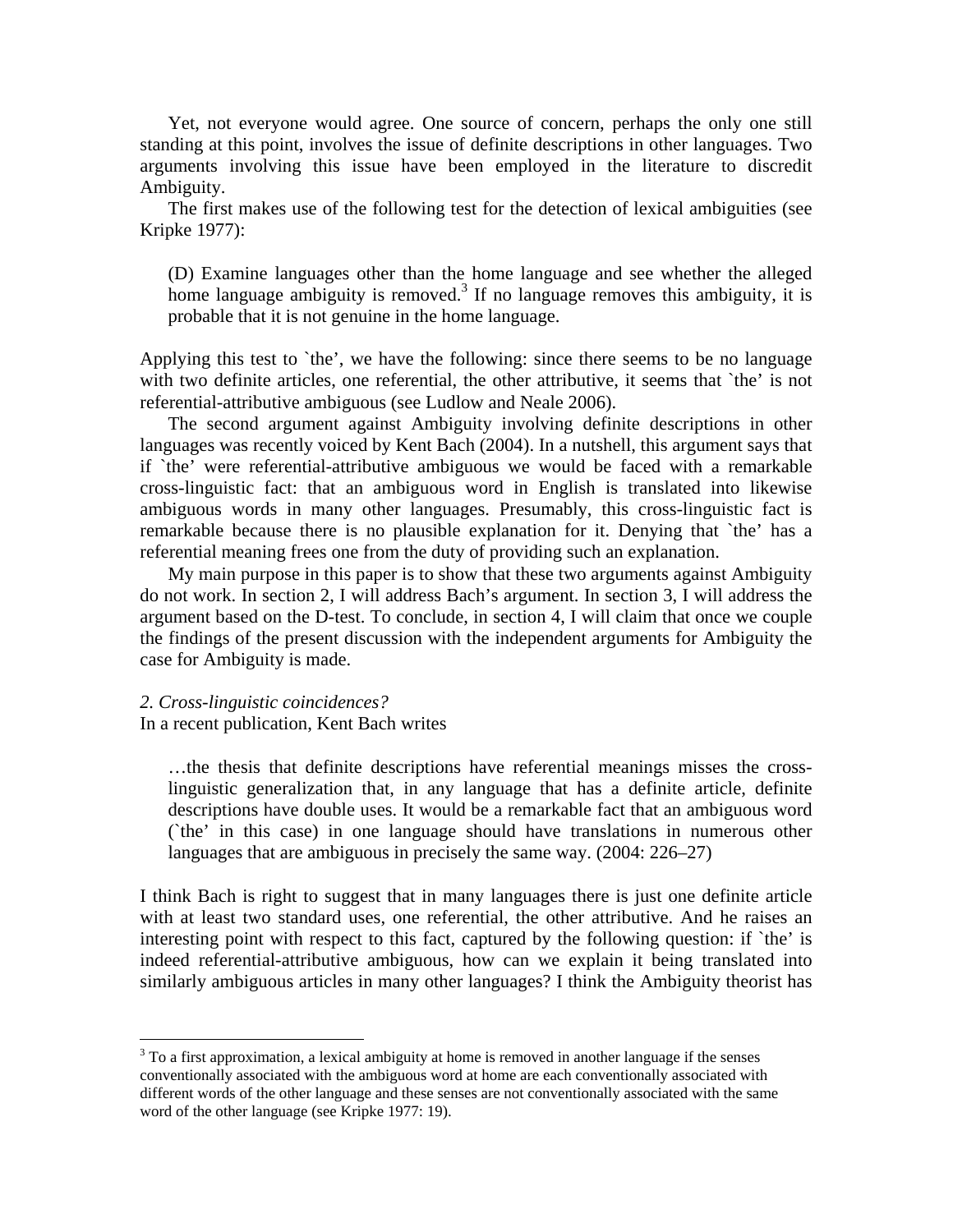an answer to this question. And the essential part of this answer involves the existence of different kinds of lexical ambiguity. Let me elaborate.

Broadly put, there are two kinds of lexical ambiguity in natural languages: homonymies and polysemies. Consider polysemies first. It is common to understand polysemies as the product of conceptual associations made by speakers (Ravin and Leacock 2001: 2). Thus, take the English word `foot'. English speakers commonly talk of the feet of chairs, stools, tables or the foot of a mountain. Plausibly, these secondary uses of `foot' originated in associations with the concept of human foot, associations like <that part of a table is like the foot of a person in that it is at the bottom of the table, gives support to it…>. With time these secondary uses became conventionalized and a secondary meaning to `foot' came to life: <br/>base>. Or take the word `mouth'. English speakers also speak regularly of the mouth of a bottle, the mouth of a cave or the mouth of an oven. Plausibly, these secondary uses arose of associations with the concept of animal mouth, associations like <that part of a bottle is like the mouth of an animal in that it is an obviously visible opening to the bottle, is used for filling the bottle…>. With time these secondary uses became conventionalized and a secondary meaning to `mouth' was born: <opening>.

Now, just as English speakers conventionally use the word for human foot and the word for animal mouth in these ways, speakers of other languages do too. In Portuguese, for example, people conventionally use  $\hat{p}e'$  – the word for human foot – to speak of the feet of chairs, stools, tables, and the foot of a mountain. And they conventionally use `boca' – the word for animal mouth – to speak of the mouth of a cave, bottle or oven. Moreover, there are Portuguese counterparts of many other English polysemies.<sup>4</sup> And the same is true of various other languages (see Sweetser 1990; Heine and Kuteva 2002; Traugott and Dasher 2005). Now, this is not a cross-linguistic coincidence. What best explains it is that the mechanism of generation of polysemies, conceptual association, is independent of the particular languages speakers in fact speak.

Homonymous expressions, in contrast, very commonly express meanings that do not display any interesting relation, being instead the product of phonological, or at least orthographical, convergences peculiar to a particular language. Thus, take the graph `bass' in Modern English. One of its meanings is related to a kind of fish and is derived from Old English `bærs'. Yet, another of its meanings is related to the lowest register of the male voice and is derived from an entirely different word: `basso' in Italian (Ravin and Leacock 2001: 2–3). Now, the fact that that graph is associated with those two meanings is a peculiar fact *of Modern English*, and should not be expected to have any interesting bearing on the existence of lexical ambiguities in other, unrelated languages. For, why would the orthographical convergence of two different words with radically different meanings in one language have any interesting connection to the lexical ambiguities of other, unrelated languages?

With these considerations in mind and turning anew to definite descriptions, we find a plausible reason for Bach's charge that on the Ambiguity view it is remarkable that `the' should be translated into likewise ambiguous articles in many other languages: a tacit assumption that on the Ambiguity view `the' is *homonymous*. I fully concur that if the alleged ambiguity of `the' were homonymy, it would be remarkable that `the' were

<span id="page-2-0"></span> $\frac{1}{4}$ <sup>4</sup> For example: `green'<sub>color</sub>, `green'<sub>immature</sub>, , `rusty'<sub>affected by rust, `rusty'<sub>impaired by disuse</sub>, `translate'<sub>from one language to</sub></sub>  $a_{\text{another}}$ , `translate'<sub>explain</sub>, `close'<sub>spatial</sub>, `close'<sub>time</sub>, etc.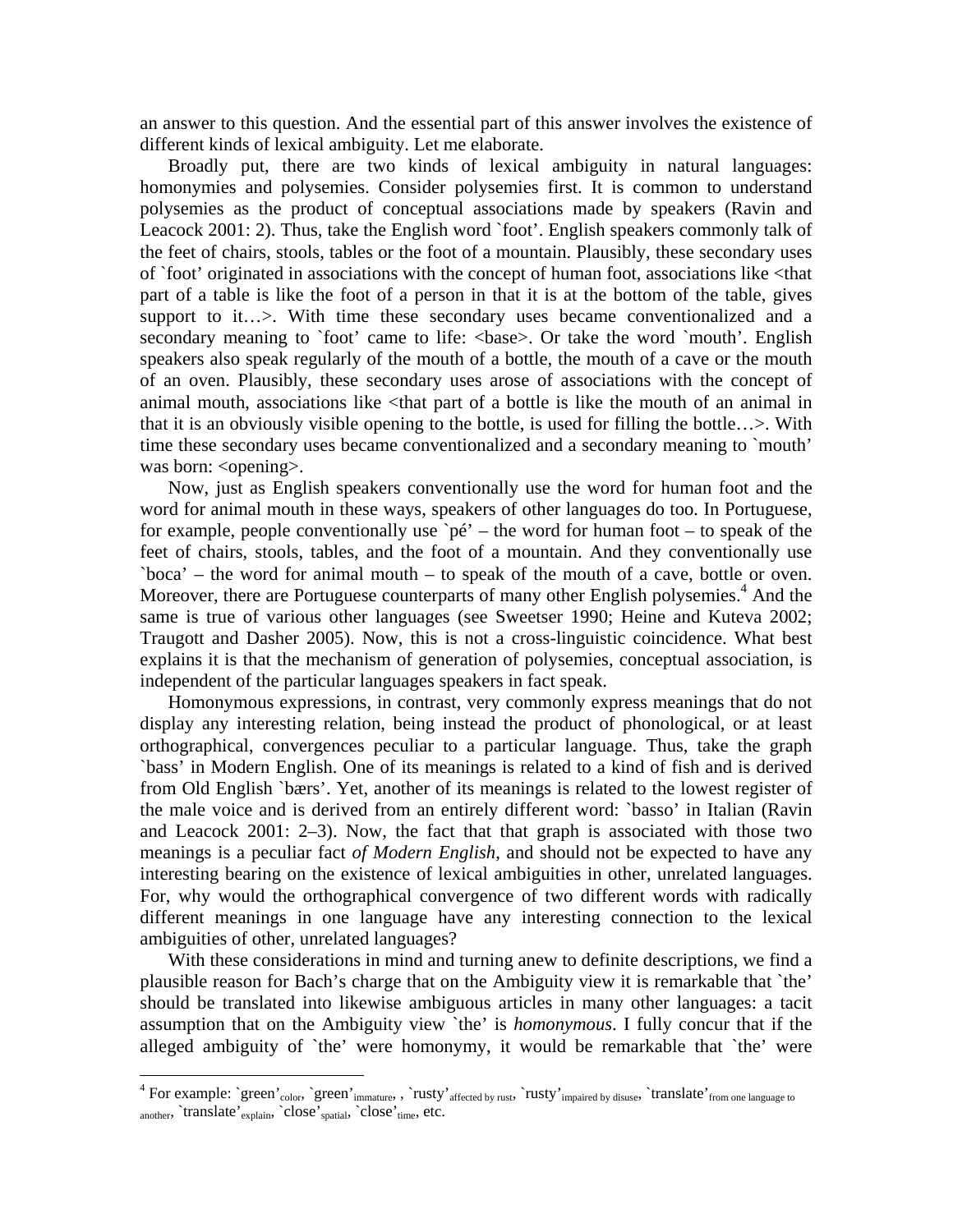translated into likewise ambiguous articles in many other languages – just like it would be remarkable, for example, if `bass' turned out to be translated into single graphs meaning <perch> and <deep sounding male voice> in many other languages. Yet, there is no good reason for the Ambiguity view to allege that `the' is homonymous. In fact, I do not think that anyone has alleged that `the' is homonymous, and given what the *OED* says about the etymology of `the', it would be rather odd if they did. For, the *OED* says that `the' is the reduced and uninflected stem of the later Old English demonstrative `the', `théo', `thæt', a state of affairs that makes it rather implausible that the referentialattributive multiplicity of sense associated with `the' is the result of the phonological and orthographical convergence of two different words, one with a referential meaning, the other with an attributive one.

If, on the other hand, `the' is referential-attributive *polysemous*, it is not remarkable or coincidental that `the' should be translated into likewise ambiguous articles in many other languages. For, polysemies are grounded on thought associations speakers make independently of the particular languages they speak. And in virtue of this polysemies carry over across different languages.<sup>[5](#page-3-0)</sup> Since no one has provided an argument showing that `the' is not polysemous, no one has shown, pace Bach, that it is remarkable or coincidental that `the' should be translated into likewise ambiguous articles in many other languages.

Moreover, it is rather likely that if `the' is ambiguous it is polysemous. For, as pointed out above, `the' is unlikely to be homonymous. Furthermore, plausible derivations of the referential meaning from the attributive one and vice-versa are found, just as we would expect if `the' were indeed referential-attributive polysemous. Let us look at these derivations in turn.

Supposing the attributive meaning came first, we have the following derivation: when `the F' applies uniquely to the object the speaker has in mind, the speaker may use the attributive meaning of `the F' to communicate content about that object in particular. For, the attributive meaning of `the F' *identifies* that object. If instead `the F' applies nonuniquely to the object the speaker has in mind, the speaker may use its attributive meaning, with the help of the required mechanisms of utterance completion,<sup>6</sup> to communicate content about that object in particular. For, the attributive meaning of `the F', with the help of the required mechanisms of utterance completion, identifies that object. With time and widespread use in the community, a convention of using `the F' to express content about an F-object in mind is formed, making `the F' referentialattributive polysemous.

It is worth noting, furthermore, that critics of Ambiguity will be asked to show how the referential contents associated with referential uses are derived from the single attributive meaning definite descriptions have according to the critics. *Any* explanation they give may be adopted by the Ambiguity theorist to explain how, with time and

<span id="page-3-0"></span> $\frac{1}{5}$  $<sup>5</sup>$  In fact, some linguists use cross-linguistic evidence to determine whether an alleged ambiguity is</sup> homonymy or polysemy: if the ambiguity carries over to unrelated languages, it is likely polysemy. See Haiman 1978 and Croft 2003.<br><sup>6</sup> What these mechanisms of utterance completion are and how speakers and their audiences exploit them

<span id="page-3-1"></span>are controversial matters I will not tackle here. I simply assume that there must be such mechanisms and that speakers and audiences succeed in exploiting them, at least in many cases.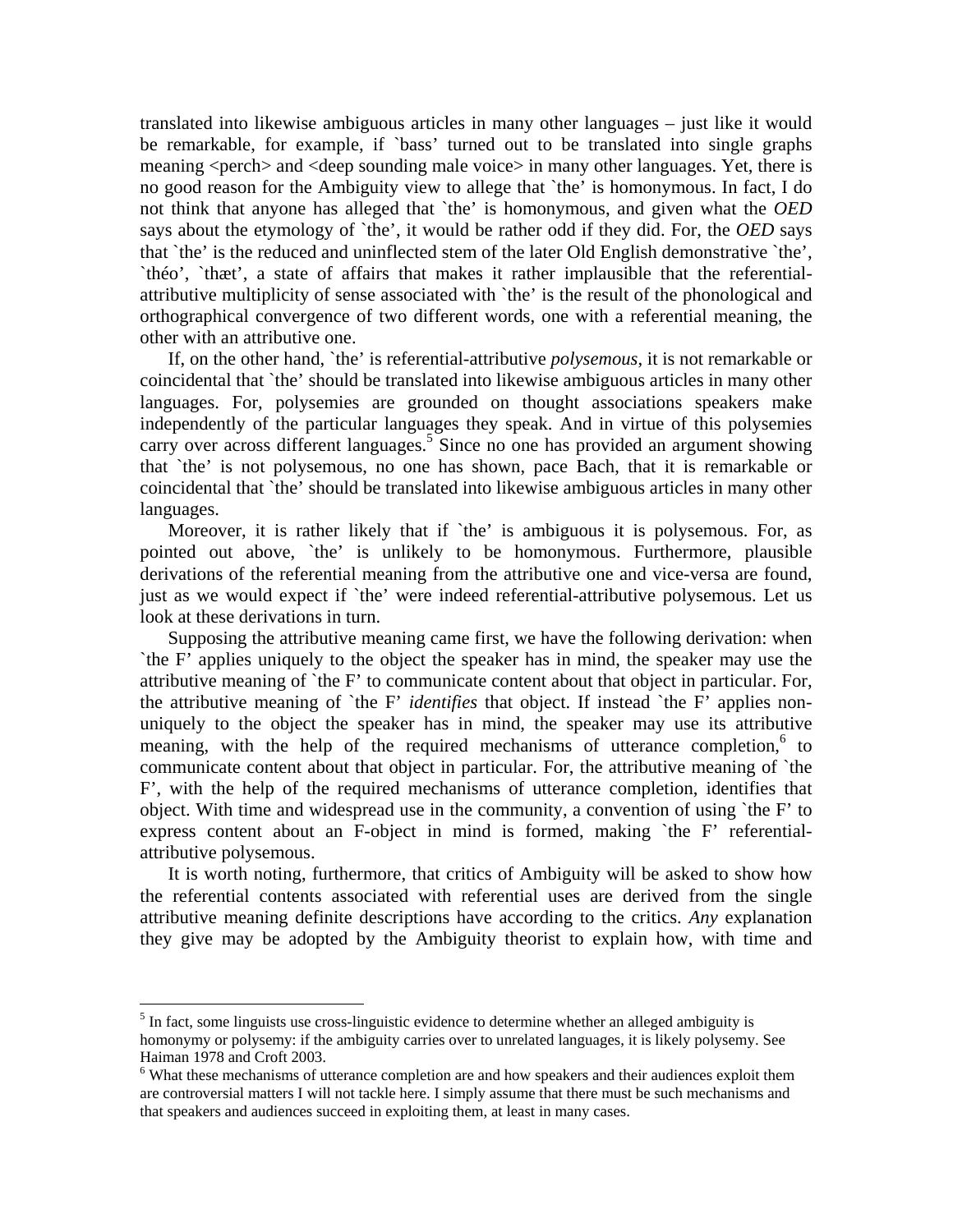widespread use in the community, descriptions *became* referential-attributive polysemous. What basis have Ambiguity critics to object?

If the referential meaning came first, we have the following derivation instead: when referential `the F' is uttered in a context where there is no perceptually available F and the speaker has no particular F in mind, this being clear to the audience, the speaker may use `the F' to communicate at least that there is an F. For, the referential meaning of the type `the F' directs speakers to use `the F' when there is an F. Given, moreover, that speaker and audience share knowledge that there can be only one F, the speaker may use `the F' to communicate not only that there is an F, but also that there is only one. For example, suppose that in 2007 the speaker utters, `the soccer team that wins the FIFA World Cup of Soccer in 2010 will get a cash prize'. Supposing the speaker does not have a particular team in mind, and that there can be only one such team, this being clear to the audience, the speaker may utter the definite description to communicate not only that there will be such a team but also that there will be only one. (Replacing `*the* soccer team…' above with `*that* soccer team…' gives us clearer insight into *what it would be like* to use referential descriptions to express attributive content in a language without attributive descriptions.)

If the referential description applies to more than one object, the derivation is similar, except that now the speaker will need further help from the context to communicate the intended attributive content. For example, suppose the speaker utters, `the mayor ought to be impeached,' while driving through a small town with bumpy roads in a foreign country (Evans 1982: 324). Supposing it is clear that the speaker is not talking about a particular mayor in mind, the speaker may use `the mayor' to communicate at least that there is a mayor. For, the referential meaning of the type `the mayor' directs speakers to use `the mayor' when there is a mayor. Given further contextual clues (e.g. the geographical position of speaker and audience at the time of the utterance) and shared encyclopedic knowledge (e.g. that towns have only one mayor), the speaker may communicate not only that there is a mayor but also that there is only one as specified by the clues in the light of the shared encyclopedic knowledge. Since there are no attributive descriptions at this stage of the language, it is very useful to use referential descriptions in the attributive way. Hence, it is plausible to suppose that with time a convention of using referential `the F' to express attributive content is born, making `the F' referentialattributive polysemous.

To conclude: we have very good reason to think that if `the' is ambiguous it is polysemous. And by the same token we have very good reason to think that Bach's worries about Ambiguity are exaggerated. For, on the Ambiguity view there is no coincidence in the fact that `the' is translated into similarly ambiguous articles in many other languages. These cross-linguistic similarities are very plausibly grounded on the *polysemic* character of these articles.

#### *3. Kripke's D-test*

Yet, one may point out that if `the' were indeed ambiguous, some language or other would remove this ambiguity. Since there seems to be no such language, `the' does not seem to be ambiguous. This is Kripke's D-test.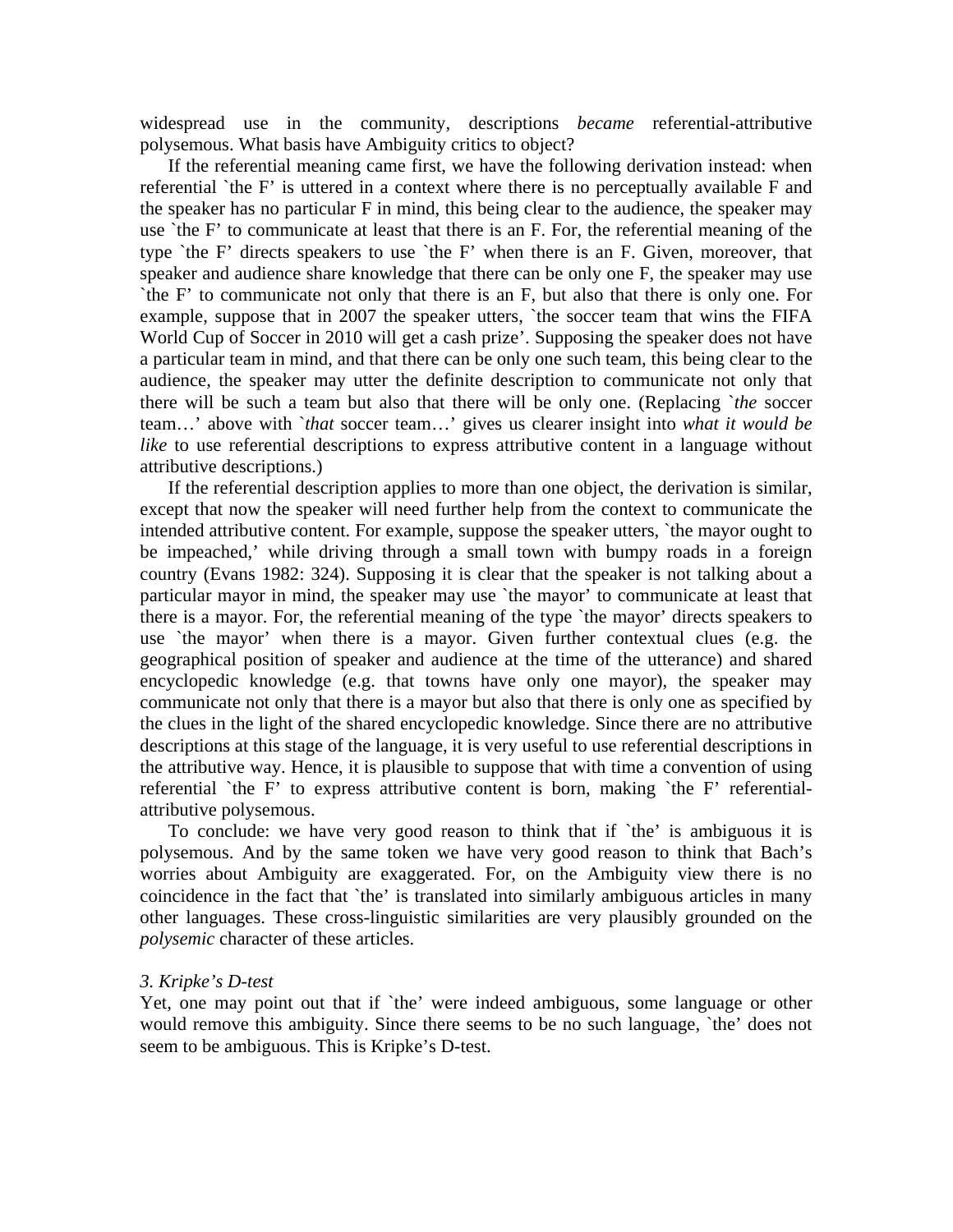In response, I should say the following: (1) it is unclear that the D-test is an appropriate test for polysemies, and (2) even if it is, its application does not undermine Ambiguity. Let me explain each point in turn.

First, the D-test is based on the principle that ambiguities at home are probably removed in other languages. This principle, even though very plausible for homonymies, is dubious for polysemies. After all, many polysemies may very well be universal, and if they are universal, the D-test is not an appropriate test for polysemies, hence not an appropriate test for whether `the' is referential-attributive polysemous.

Second, even if we *assume* that the D-test is an appropriate test for polysemies, Ambiguity critics are still not out of the woods. For, there is no comprehensive and detailed cross-linguistic study of definite articles, and there may well be languages that remove the alleged referential-attributive polysemy of `the'. In fact, there are several languages with *two* definite articles with *different meanings*, a state of affairs that suggests more cross-linguistic variation in definite articles than what is usually recognized. Let us look at two examples.

Malagasy, an Austronesian language, has two definite articles: `ny' and `ilay' (Keenan and Ebert 1973). *Ilay*-descriptions are only used to refer to a particular object `the hearer has specifically identified prior to the utterance' (423), whereas *ny*descriptions are variously used: attributively, in the way *ilay*-descriptions are, and in other ways. (Neither definite description is used deictically; demonstratives must be employed for that purpose). Thus, *ilay*-descriptions are always referential, whereas *ny*descriptions can be either referential or attributive.

Mönchengladbach, a Low Franconian dialect spoken in the northwest of Germany, also has two definite articles: the 'D $\epsilon$ -article' and the 'D $\epsilon$ -article' (Hartmann 1982). D $\epsilon$ descriptions are mainly used deictically or anaphorically. (Anaphoric De-descriptions take both referential and attributive antecedents.) Dou-descriptions, in contrast, are not used `in any sense deictically or anaphorically' (194), but are used instead generically as in `the whale is a mammal' or when unique application holds (195–7). This unique application use subdivides in two: (i) the attributive use, where the speaker does not intend to talk about a particular object in mind (e.g. `*the next mayor* will have a lot of work to do after the elections'), and (ii) the 'past-tense' referential use,<sup>7</sup> where the speaker intends to refer to a particular object perceived in the past, and unique application holds within a domain of shared memory with the audience (e.g. `I think *the apartment* is too small for us', after speaker and audience leave an apartment building, having visited one unit to see if it is worth renting). In brief, whereas De-descriptions, modulo anaphora, are very commonly used deictic-referentially, DOJ-descriptions are not used in this way, being used generically, attributively, and past-tense referentially instead.

Now, these facts look discouraging to those seeking a neat removal of the alleged polysemy of `the'. For, clearly, there is referential-attributive overlap between the two articles in these two languages. Despite this, it is worth considering two things. First, homonymies are typically removed very neatly in other languages; one word (of the other

<span id="page-5-0"></span><sup>-&</sup>lt;br>7 I borrow the label `past-tense' from Gareth Evans's discussion of `past-tense demonstratives' (1982: 306), an example of which is `*that Czech lady* last night was a riot, wasn't she?' uttered by a speaker who intends to refer to a particular lady perceived the night before. Since the complex demonstrative occurrence in such cases is almost always replaceable by the corresponding referentially used description, I call the corresponding descriptions `past-tense'.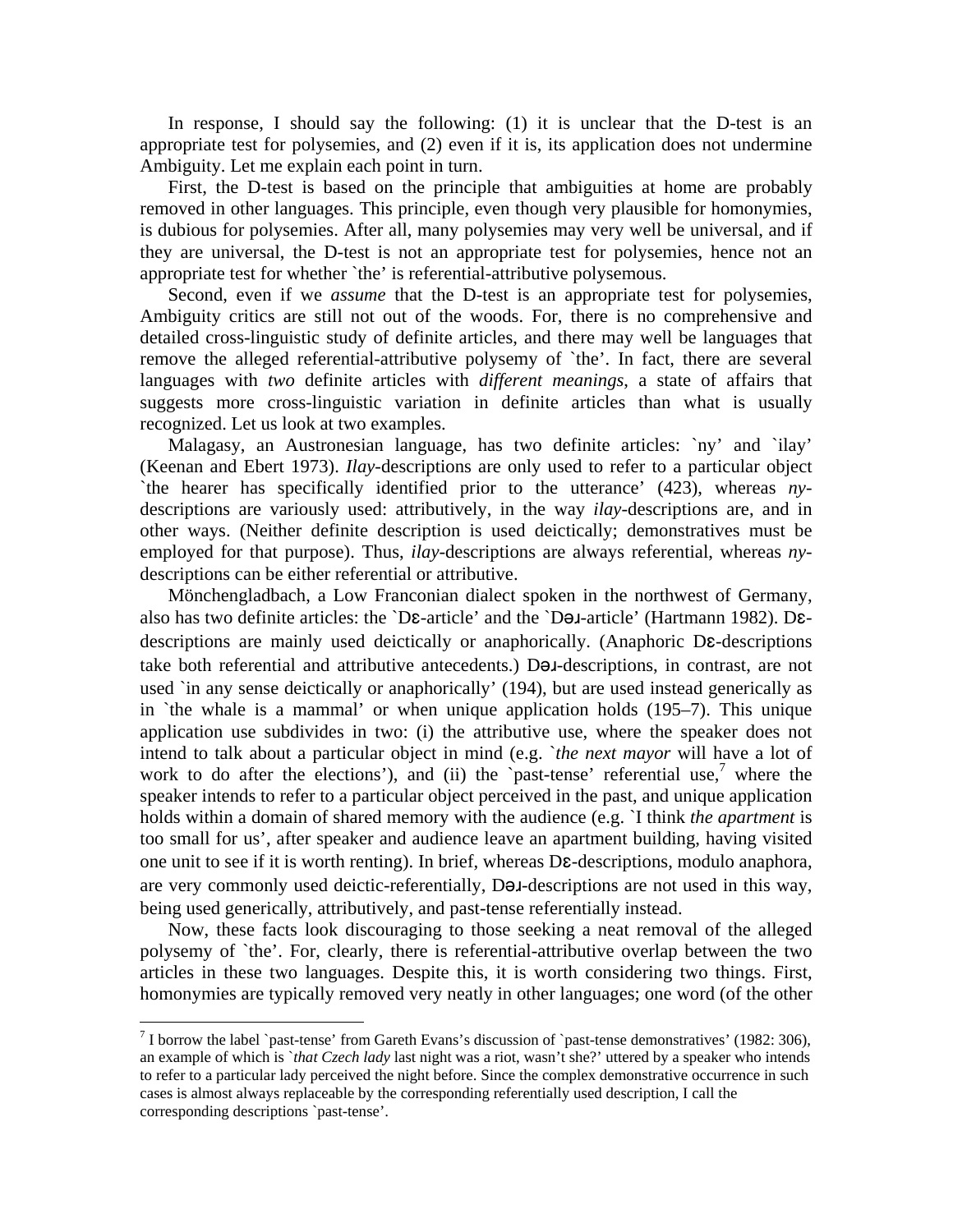language) for each meaning, and no interesting meaning overlap between the two words. On the assumption that polysemies should be removed in other languages too, why *require* their removals to be as neat as those of homonymies? Second, depending on how much meaning overlap there is between the two words in the other language that (allegedly) remove a home language polysemy, there may well be *no fact of the matter* about whether we actually have a removal. Consequently, it seems to me hasty to conclude that the alleged polysemy of `the' is *not* removed in Malagasy or Mönchengladbach.

In any event, for the purposes of the present discussion, the key point about the D-test and `the' is this: even if we assume that the test is reliable for polysemies we should not take for granted that Ambiguity would not pass the test. *There are thousands of natural languages* – estimated 5000–7000 (Crystal 2000) – *and no comprehensive study of their definite articles*. Malagasy and Mönchengladbach clearly suggest that Ambiguity might very well pass the test. Consequently, pending a comprehensive cross-linguistic study of definite articles, using the D-test to undermine Ambiguity is clearly inefficient, even if we assume that the test is reliable for polysemies, an assumption itself in need of justification.

### *4. Concluding remarks*

In this paper, I claim to have shown two things. First, that on the Ambiguity view it is not coincidental that `the' is translated into similarly ambiguous articles in many other languages. For, if `the' is ambiguous, it is very likely polysemous, and polysemies are very often translated into similarly polysemous words in many other languages. Second, I claim to have shown that an application of Kripke's D-test to `the' fails to undermine Ambiguity. For one thing, it remains to be seen whether the D-test is reliable for polysemies. For another, much more needs to be said about world languages and their articles before the test can be fruitfully run on `the'. Thus, I conclude that critics of Ambiguity have not succeeded in using evidence from other languages to discredit Ambiguity.

Now, once these findings are coupled with the fact that definite descriptions are *regularly* used referentially, that complex demonstratives and definite descriptions are widely used similarly,<sup>8</sup> and that referentially used `incomplete' descriptions may be used to express truths even when speakers *cannot* complete them, the case for Ambiguity is made. For, it is not so easy to see which arguments are still left for Ambiguity critics to show otherwise.<sup>9</sup>

<span id="page-6-0"></span> <sup>8</sup>  ${}^{8}$  It is worth noting that the similarities in use between definite descriptions and complex demonstratives are not restricted to *deictic* uses; they carry over to *past-tense* uses and *anaphoric* uses with referential antecedents. Moreover, they hold under any type of speech act. In this way, *there seems to be a systematic convergence in the referential uses* of these two expressions. Examples: [Past-tense use]: `Where's *that/the* philosophy book I got yesterday?' [Anaphoric use]: `You are prohibited from getting close to Jill Lennox. *This/the* girl is simply bad news.' [Deictic use]: `Shut *that/the* door.' It would be remarkable if this systematic convergence in use were not grounded on a similar referential semantics for both expressions (see Devitt 2004: 288).

<span id="page-6-1"></span> $\frac{9}{9}$ I'm grateful to Edward Keenan and Dietrich Hartmann for helpful discussions on the Malagasy and Mönchengladbach definite articles respectively. I'm also grateful to Kent Bach, Karen Ebert, Robert Fiengo, Richard Mendelsohn, Gary Ostertag, Frank Pupa, Marga Reimer, Zoltán Gendler Szabó and an anonymous referee for *Analysis* for helpful suggestions. I'm especially grateful to Michael Devitt for extensive comments and very helpful suggestions.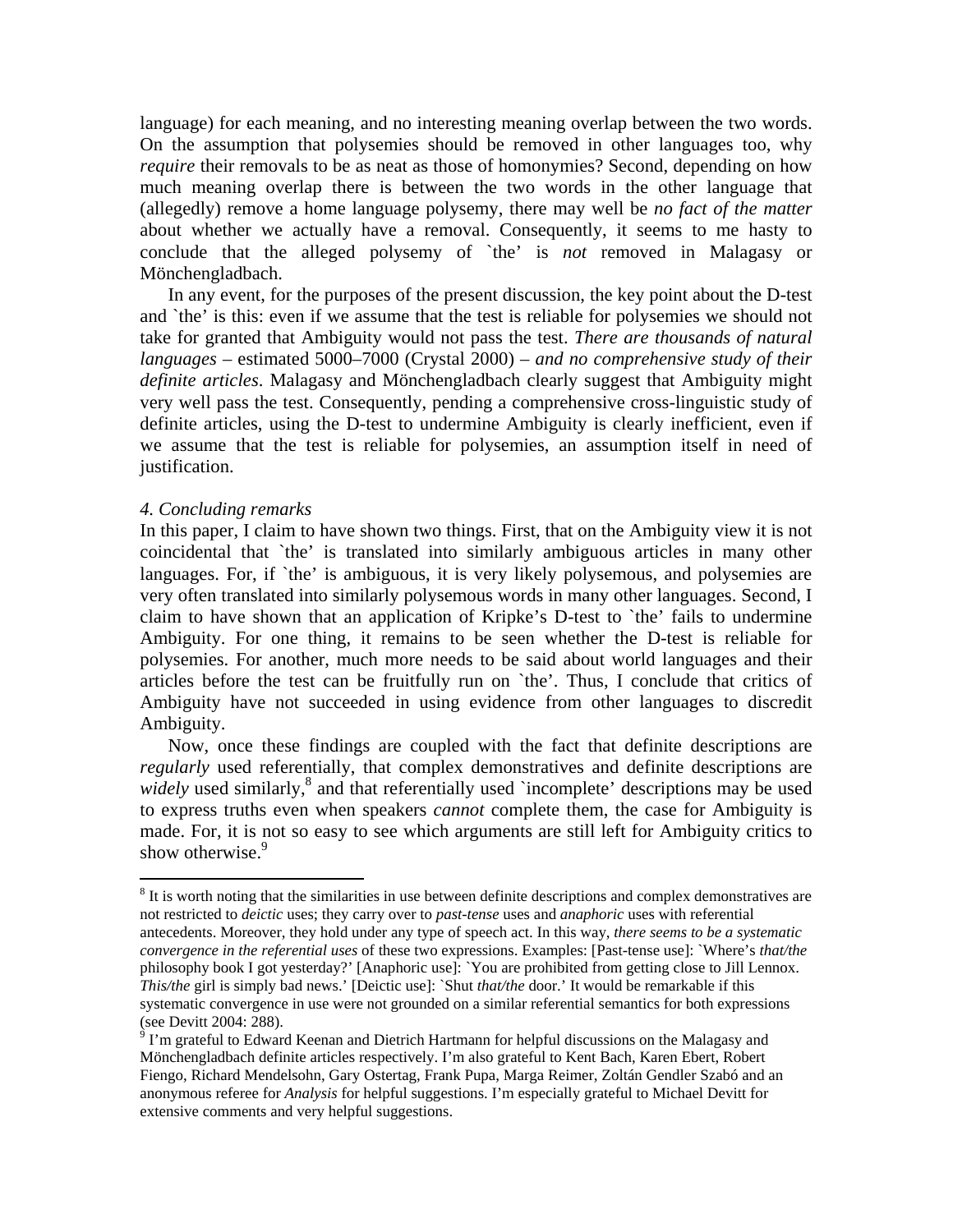*The Graduate Center, the City University of New York 365 Fifth Avenue, New York, NY 10016, USA felipeamaral@earthlink.net* 

## *References*

Bach, K. 1981. Referential/attributive. *Synthese* 49: 219–44.

Bach, K. 2004. Descriptions: points of reference. In *Definite Descriptions and Beyond*, ed. M. Reimer and A. Bezuidenhout, 189–229. Oxford: Clarendon Press.

Croft, W. 2003. *Typology and Universals*. 2<sup>nd</sup> ed. Cambridge: Cambridge University Press.

Crystal, D. 2000. *Language Death*. Cambridge: Cambridge University Press.

Devitt, M. 1974. Singular terms. *Journal of Philosophy* 71: 183–205.

Devitt, M. 1997. Meanings and psychology. *Noûs* 31: 115–31.

Devitt, M. 2004. The case for referential descriptions. In *Definite Descriptions and Beyond*, ed. M. Reimer and A. Bezuidenhout, 280–305. Oxford: Clarendon Press.

Donnellan, K. 1966. Reference and definite descriptions. *Philosophical Review* 75: 281–304.

Evans, G. 1982. *The Varieties of Reference*. Oxford: The Clarendon Press.

Grice, P. 1969. From vacuous names. In *Definite Descriptions*, ed. G. Ostertag, 195–200. Cambridge Mass.: MIT Press.

Grice, P. 1989. *Studies in the Way of Words*. Cambridge, Mass.: Harvard University Press.

Haiman, J. 1974. A study in polysemy. *Studies in Language* 2: 1–34.

Hartmann, D. 1982. Deixis and anaphora in German dialects: the semantics and pragmatics of two definite articles in dialectical varieties. In *Here and There: Cross-linguistic Studies in Deixis and Demonstration*, ed. K. Weissenborn and W. Klein, 187–208. Amsterdam: John Benjamins.

Heine, B. and T. Kuteva. 2002. *World Lexicon of Grammaticalization*. Cambridge: Cambridge University Press.

Keenan, E. and K. Ebert. 1973. A note on marking transparency and opacity. *Linguistic Inquiry* 4: 421–24.

Kripke, S. 1977. Speaker's reference and semantic reference. In *Contemporary Perspectives in the Philosophy of Language*, ed. P. French, T. Uehling and H. Wettstein, 6–27. Minneapolis: University of Minnesota Press.

Ludlow, P. and S. Neale. 2006. Descriptions. In *The Blackwell Guide to the Philosophy of Language*, ed. M. Devitt and R. Hanley, 288–313. Oxford: Blackwell.